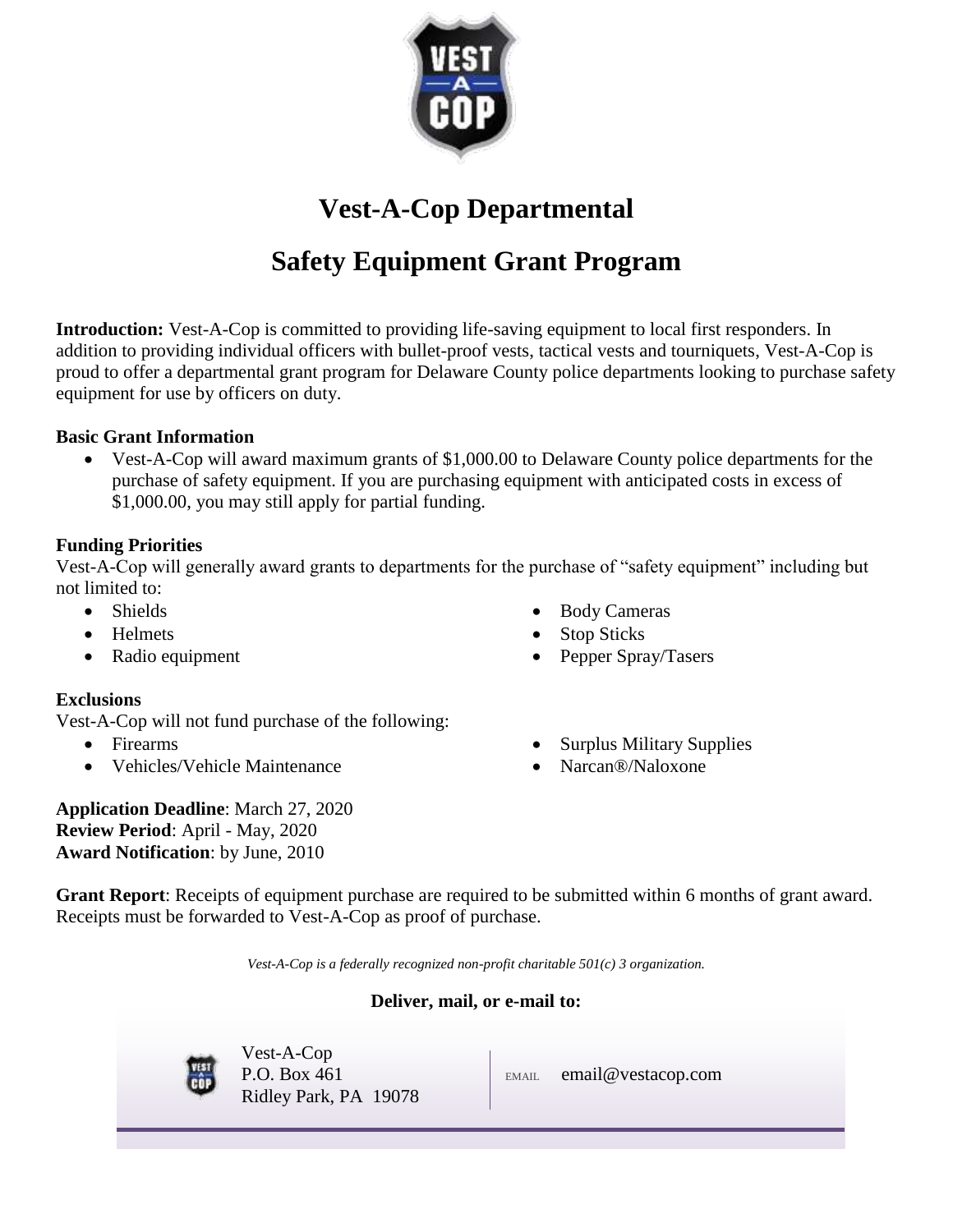

# **Vest-A-Cop Departmental Grant Application**

| <b>Department Information:</b>    |                             |                              |
|-----------------------------------|-----------------------------|------------------------------|
| <b>Department Name</b>            | Officer in Charge           |                              |
| <b>Contact Person</b>             | <b>Contact Person Title</b> |                              |
| <b>Department Address</b>         |                             |                              |
| City                              | <b>State</b>                | Zip Code                     |
| Department Phone #                | Contact Person Cell Phone # | <b>Contact Person E-mail</b> |
| <b>Grant Request Information:</b> |                             |                              |
| <b>Amount Requested:</b>          |                             |                              |
|                                   |                             |                              |
|                                   |                             |                              |

# **Attachments:**

- **1. Description of Safety Equipment to be purchased:** As part of your application, *please attach* a written statement (one paragraph) describing the equipment to be purchased with grant funds from Vest-A-Cop. How will your department benefit from the purchase of the equipment?
- **2. Supporting Materials:** If applicable, *please attach* any additional supporting materials regarding the equipment to be purchased (manufacturer specifications, department demographics, etc.)